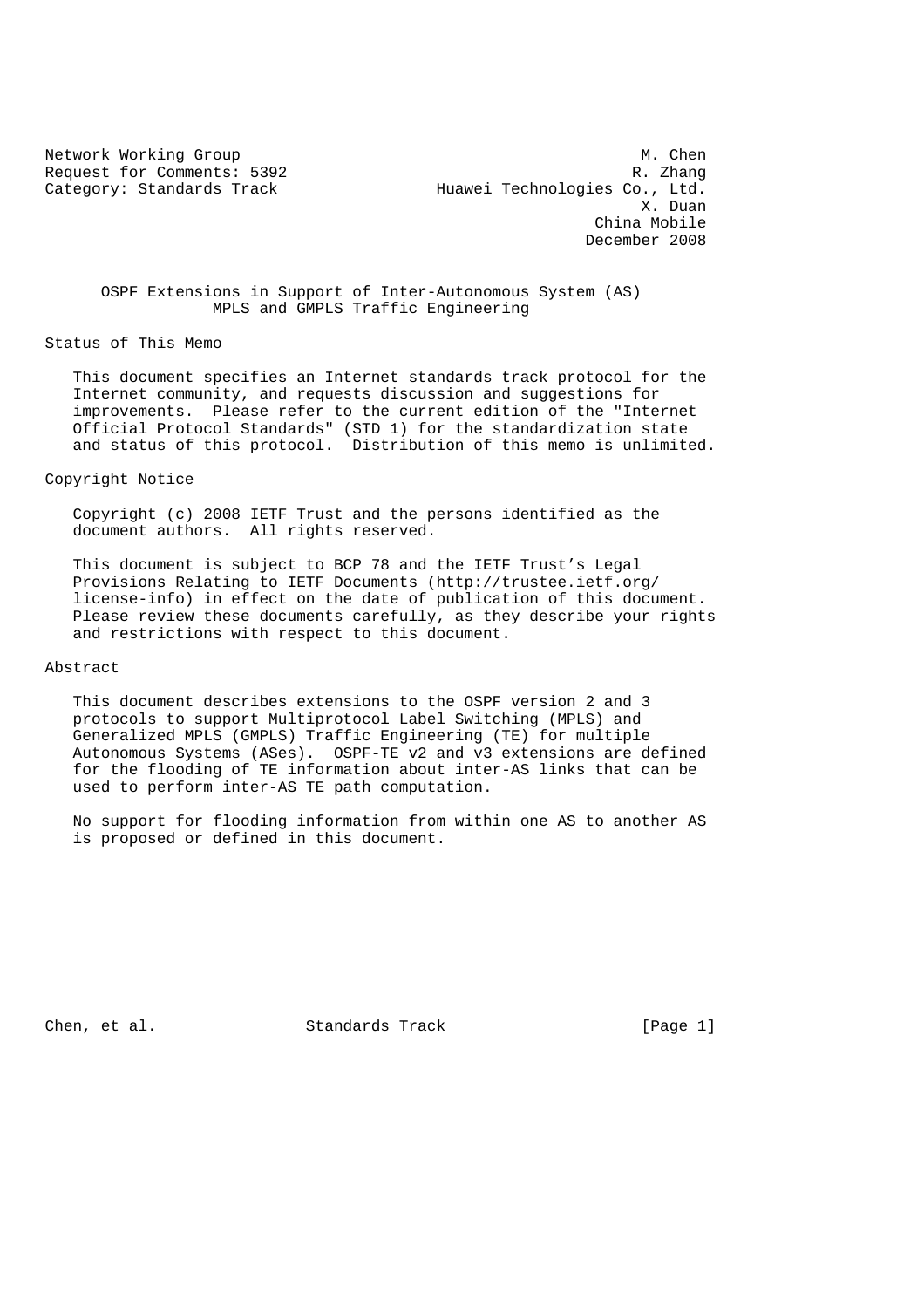# Table of Contents

| 1.1. Conventions Used in This Document 3 |
|------------------------------------------|
|                                          |
|                                          |
| 2.2. Per-Domain Path Determination 4     |
|                                          |
|                                          |
|                                          |
|                                          |
|                                          |
|                                          |
|                                          |
|                                          |
| 3.3.1. Remote AS Number Sub-TLV 10       |
| $3.3.2.$ IPv4 Remote ASBR ID Sub-TLV 11  |
| $3.3.3.$ IPv6 Remote ASBR ID Sub-TLV 11  |
|                                          |
| 4.1. Origin of Proxied TE Information 13 |
| 5 <sub>1</sub>                           |
| რ.                                       |
|                                          |
| $6.1.1.$ Inter-AS-TE-v2 LSA 14           |
| $6.1.2.$ Inter-AS-TE-v3 LSA 14           |
|                                          |
|                                          |
| 8 <sub>1</sub>                           |
|                                          |
|                                          |

# 1. Introduction

 [OSPF-TE] defines extensions to the OSPF protocol [OSPF] to support intra-area Traffic Engineering (TE). The extensions provide a way of encoding the TE information for TE-enabled links within the network (TE links) and flooding this information within an area. Type 10 Opaque Link State Advertisements (LSAs) [RFC5250] are used to carry such TE information. Two top-level Type Length Values (TLVs) are defined in [OSPF-TE]: Router Address TLV and Link TLV. The Link TLV has several nested sub-TLVs that describe the TE attributes for a TE link.

Chen, et al. Standards Track [Page 2]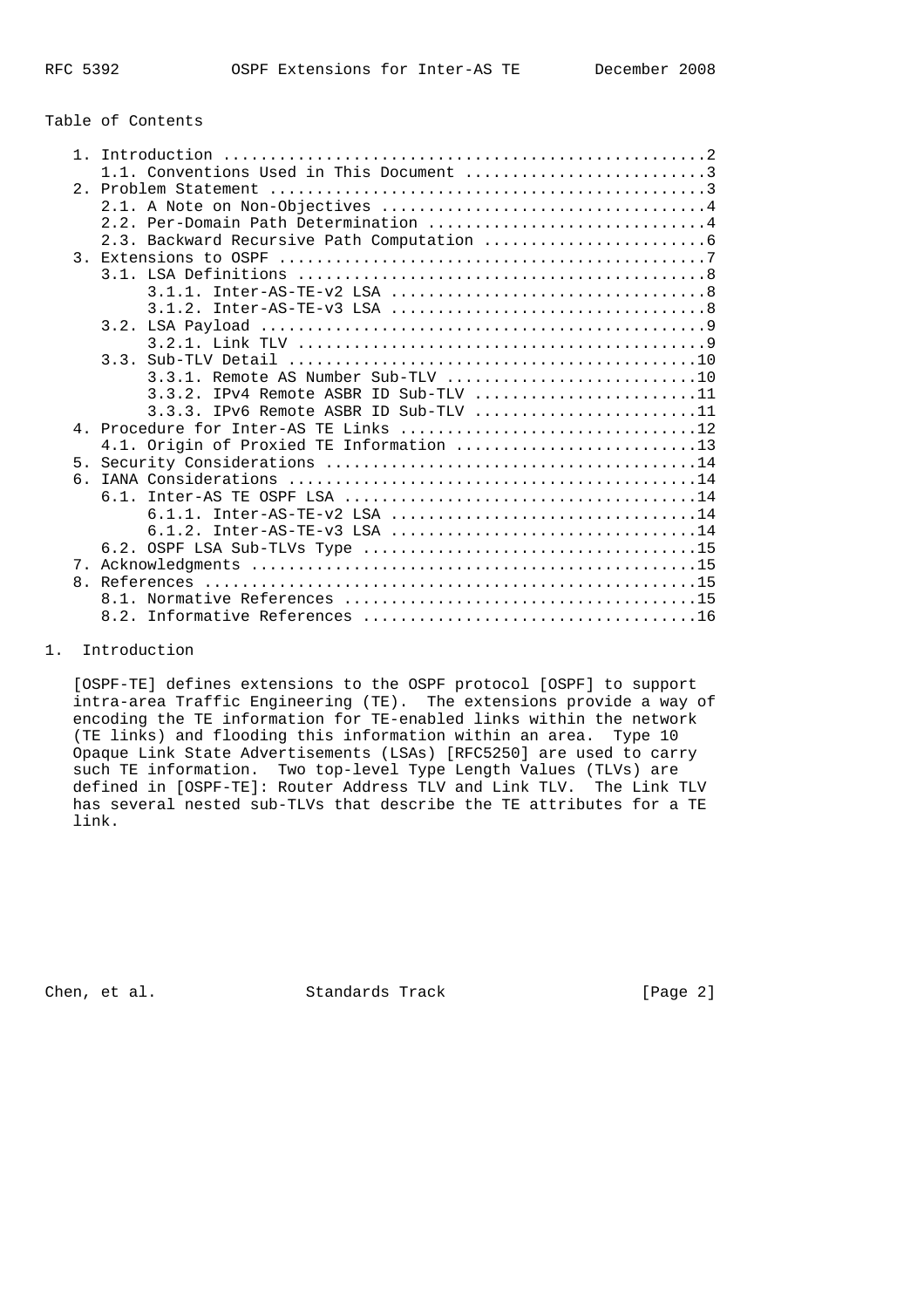[OSPF-V3-TE] defines similar extensions to OSPFv3 [OSPFV3]. It defines a new LSA, which is referred to as the Intra-Area-TE LSA, to advertise TE information. [OSPF-V3-TE] uses "Traffic Engineering Extensions to OSPF" [OSPF-TE] as a base for TLV definitions and defines some new TLVs and sub-TLVs to extend TE capabilities to IPv6 networks.

 Requirements for establishing Multiprotocol Label Switching Traffic Engineering (MPLS-TE) Label Switched Paths (LSPs) that cross multiple Autonomous Systems (ASes) are described in [INTER-AS-TE-REQ]. As described in [INTER-AS-TE-REQ], a method SHOULD provide the ability to compute a path spanning multiple ASes. So a path computation entity that may be the head-end Label Switching Router (LSR), an AS Border Router (ASBR), or a Path Computation Element [PCE] needs to know the TE information not only of the links within an AS, but also of the links that connect to other ASes.

 In this document, two new separate LSAs are defined to advertise inter-AS TE information for OSPFv2 and OSPFv3, respectively, and three new sub-TLVs are added to the existing Link TLV to extend TE capabilities for inter-AS Traffic Engineering. The detailed definitions and procedures are discussed in the following sections.

 This document does not propose or define any mechanisms to advertise any other extra-AS TE information within OSPF. See Section 2.1 for a full list of non-objectives for this work.

1.1. Conventions Used in This Document

 The key words "MUST", "MUST NOT", "REQUIRED", "SHALL", "SHALL NOT", "SHOULD", "SHOULD NOT", "RECOMMENDED", "MAY", and "OPTIONAL" in this document are to be interpreted as described in RFC 2119 [RFC2119].

2. Problem Statement

 As described in [INTER-AS-TE-REQ], in the case of establishing an inter-AS TE LSP traversing multiple ASes, the Path message [RFC3209] may include the following elements in the Explicit Route Object (ERO) in order to describe the path of the LSP:

- a set of AS numbers as loose hops; and/or
- a set of LSRs including ASBRs as loose hops.

 Two methods for determining inter-AS paths are currently being discussed. The per-domain method [PD-PATH] determines the path one domain at a time. The backward recursive method [BRPC] uses cooperation between PCEs to determine an optimum inter-domain path.

Chen, et al. Standards Track [Page 3]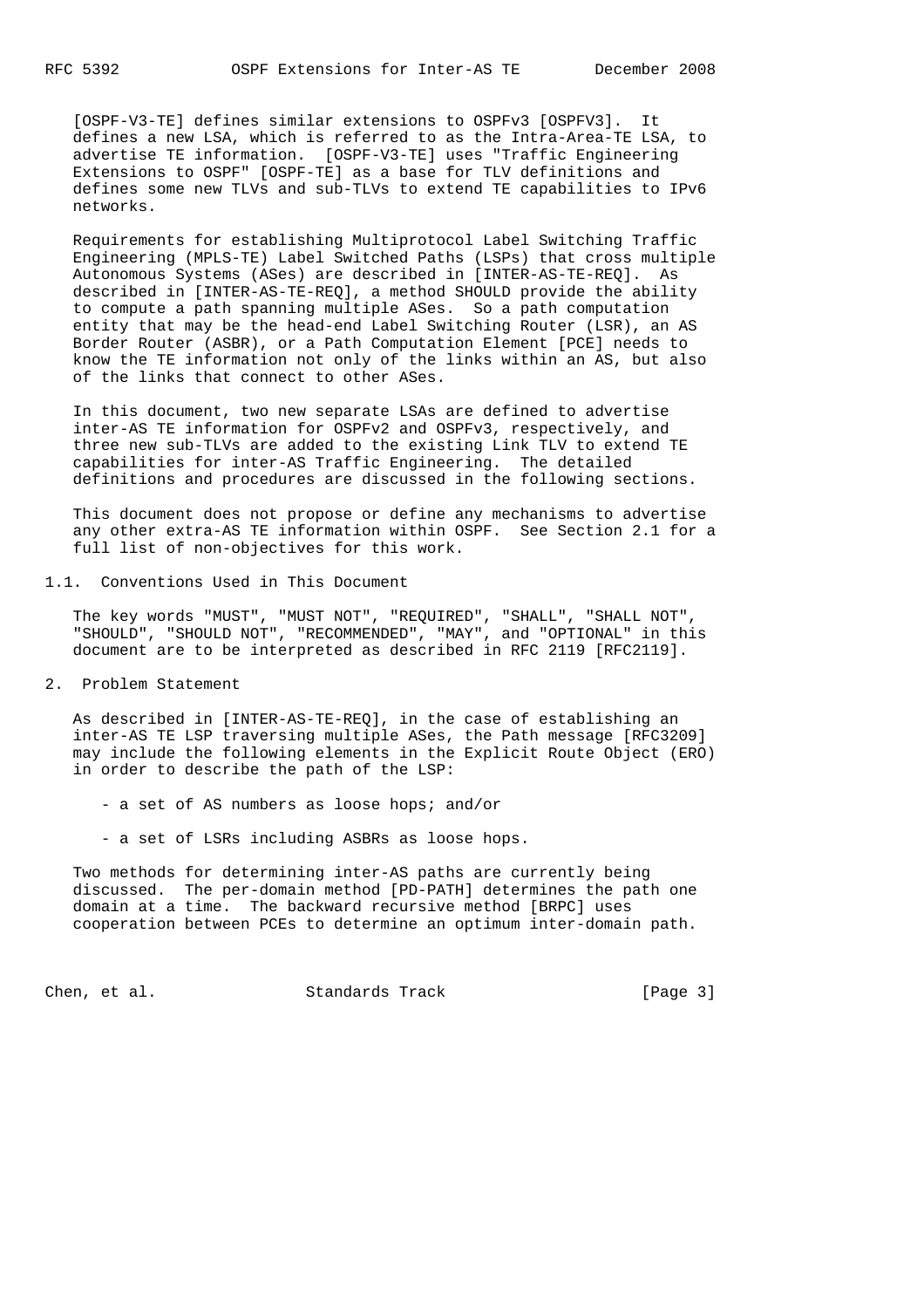The sections that follow examine how inter-AS TE link information could be useful in both cases.

2.1. A Note on Non-Objectives

 It is important to note that this document does not make any change to the confidentiality and scaling assumptions surrounding the use of ASes in the Internet. In particular, this document is conformant to the requirements set out in [INTER-AS-TE-REQ].

The following features are explicitly excluded:

- o There is no attempt to distribute TE information from within one AS to another AS.
- o There is no mechanism proposed to distribute any form of TE reachability information for destinations outside the AS.
- o There is no proposed change to the PCE architecture or usage.
- o TE aggregation is not supported or recommended.
- o There is no exchange of private information between ASes.
- o No OSPF adjacencies are formed on the inter-AS link.

 Note also that the extensions proposed in this document are used only to advertise information about inter-AS TE links. As such these extensions address an entirely different problem from L1VPN Auto- Discovery [L1VPN-OSPF-AD], which defines how TE information about links between Customer Edge (CE) equipment and Provider Edge (PE) equipment can be advertised in OSPF-TE alongside the auto-discovery information for the CE-PE links. There is no overlap between this document and [L1VPN-OSPF-AD].

2.2. Per-Domain Path Determination

 In the per-domain method of determining an inter-AS path for an MPLS-TE LSP, when an LSR that is an entry point to an AS receives a Path message from an upstream AS with an ERO containing a next hop that is an AS number, it needs to find which LSRs (ASBRs) within the local AS are connected to the downstream AS so that it can compute a TE LSP segment across the local AS to one of those LSRs and forward the Path message to it and hence into the next AS. See Figure 1 for an example:

Chen, et al. Standards Track [Page 4]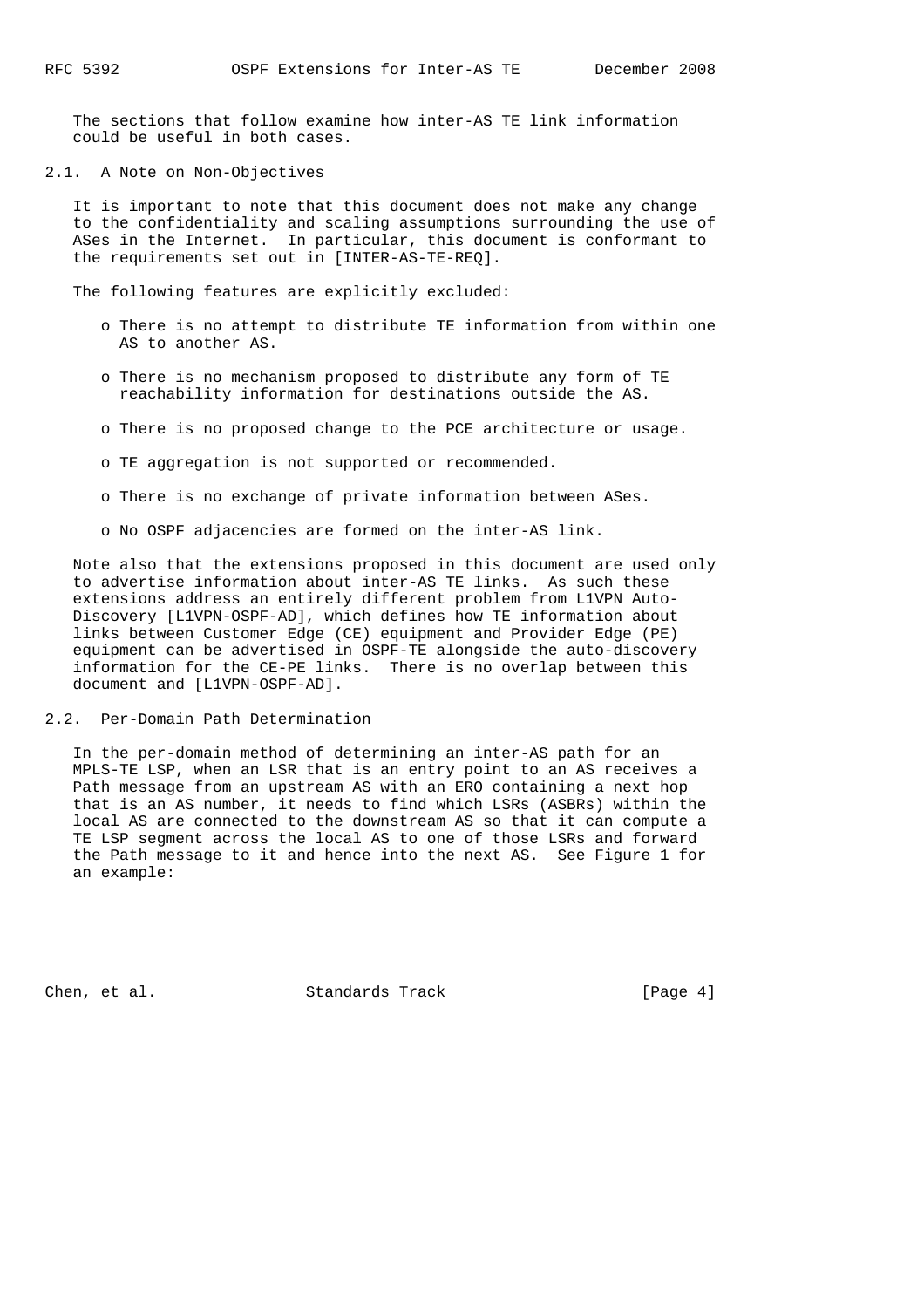

#### Figure 1: Inter-AS Reference Model

 The figure shows three ASes (AS1, AS2, and AS3) and twelve LSRs (R1 through R12). R3 and R4 are ASBRs in AS1. R5, R6, R7, and R8 are ASBRs in AS2. R9 and R10 are ASBRs in AS3.

 If an inter-AS TE LSP is planned to be established from R1 to R12, the AS sequence will be: AS1, AS2, AS3.

 Suppose that the Path message enters AS2 from R3. The next hop in the ERO shows AS3, and R5 must determine a path segment across AS2 to reach AS3. It has a choice of three exit points from AS2 (R6, R7, and R8) and it needs to know which of these provide TE connectivity to AS3, and whether the TE connectivity (for example, available bandwidth) is adequate for the requested LSP.

 Alternatively, if the next hop in the ERO is the entry ASBR for AS3 (say R9), R5 needs to know which of its exit ASBRs has a TE link that connects to R9. Since there may be multiple ASBRs that are connected to R9 (both R7 and R8 in this example), R5 also needs to know the TE properties of the inter-AS TE links so that it can select the correct exit ASBR.

 Once the path message reaches the exit ASBR, any choice of inter-AS TE link can be made by the ASBR if not already made by the entry ASBR that computed the segment.

 More details can be found in Section 4 of [PD-PATH], which clearly points out why the advertising of inter-AS links is desired.

 To enable R5 to make the correct choice of exit ASBR, the following information is needed:

- o List of all inter-AS TE links for the local AS.
- o TE properties of each inter-AS TE link.
- o AS number of the neighboring AS to which each inter-AS TE link is connected.

Chen, et al. Standards Track [Page 5]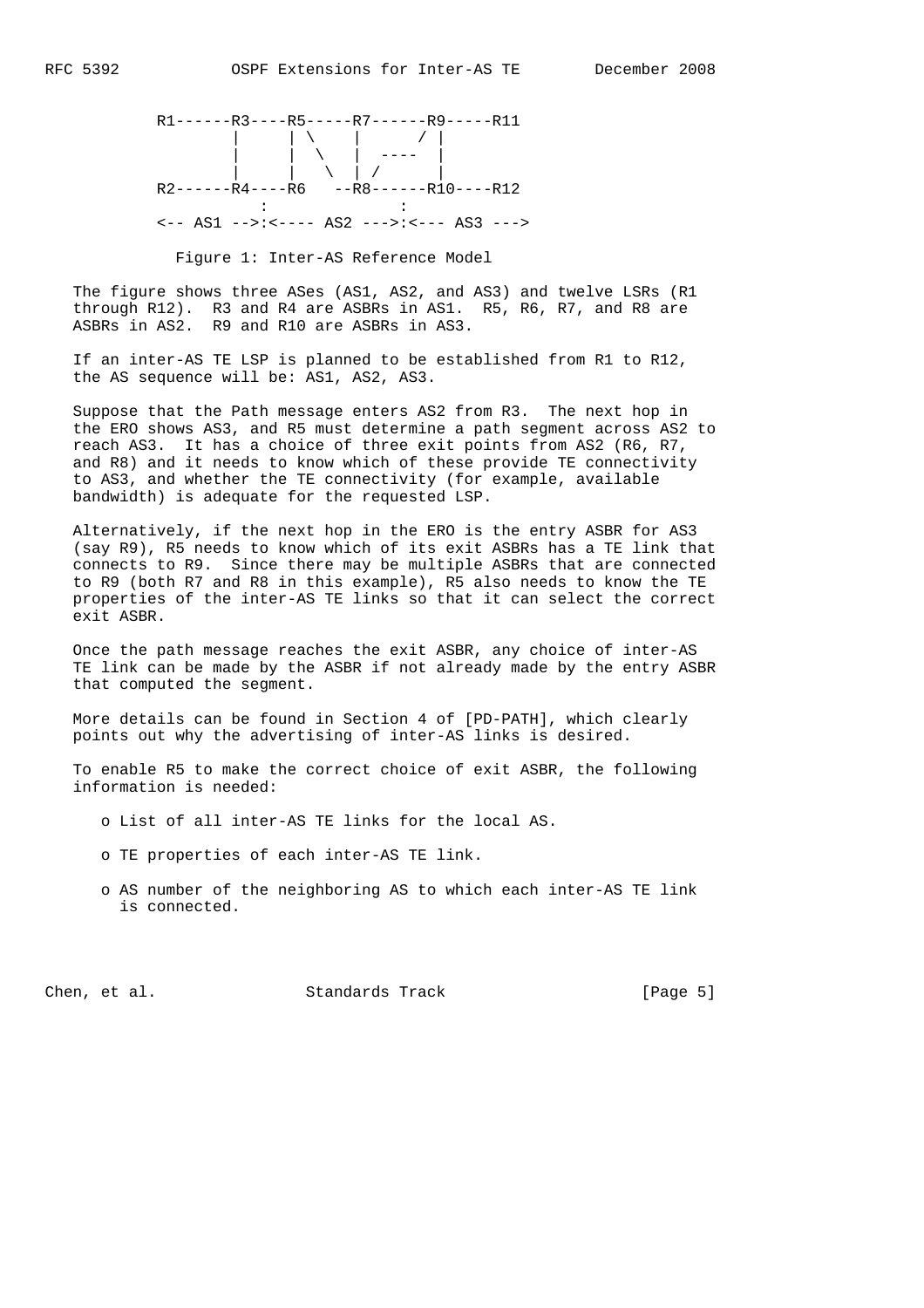o Identity (TE Router ID) of the neighboring ASBR to which each inter-AS TE link is connected.

 In GMPLS networks, further information may also be required to select the correct TE links as defined in [GMPLS-TE].

 The example above shows how this information is needed at the entry point ASBRs for each AS (or the PCEs that provide computation services for the ASBRs), but this information is also needed throughout the local AS if path computation function is fully distributed among LSRs in the local AS, for example, to support LSPs that have start points (ingress nodes) within the AS.

### 2.3. Backward Recursive Path Computation

 Another scenario using PCE techniques has the same problem. [BRPC] defines a PCE-based TE LSP computation method (called Backward Recursive Path Computation) to compute optimal inter-domain constrained MPLS-TE or GMPLS LSPs. In this path computation method, a specific set of traversed domains (ASes) are assumed to be selected before computation starts. Each downstream PCE in domain(i) returns to its upstream neighbor PCE in domain(i-1) a multipoint-to-point tree of potential paths. Each tree consists of the set of paths from all Boundary Nodes located in domain(i) to the destination where each path satisfies the set of required constraints for the TE LSP (bandwidth, affinities, etc.).

 So a PCE needs to select Boundary Nodes (that is, ASBRs) that provide connectivity from the upstream AS. In order that the tree of paths provided by one PCE to its neighbor can be correlated, the identities of the ASBRs for each path need to be referenced, so the PCE must know the identities of the ASBRs in the remote AS reached by any inter-AS TE link, and, in order that it provides only suitable paths in the tree, the PCE must know the TE properties of the inter-AS TE links. See the following figure as an example:



Figure 2: BRPC for Inter-AS Reference Model

Chen, et al. Standards Track [Page 6]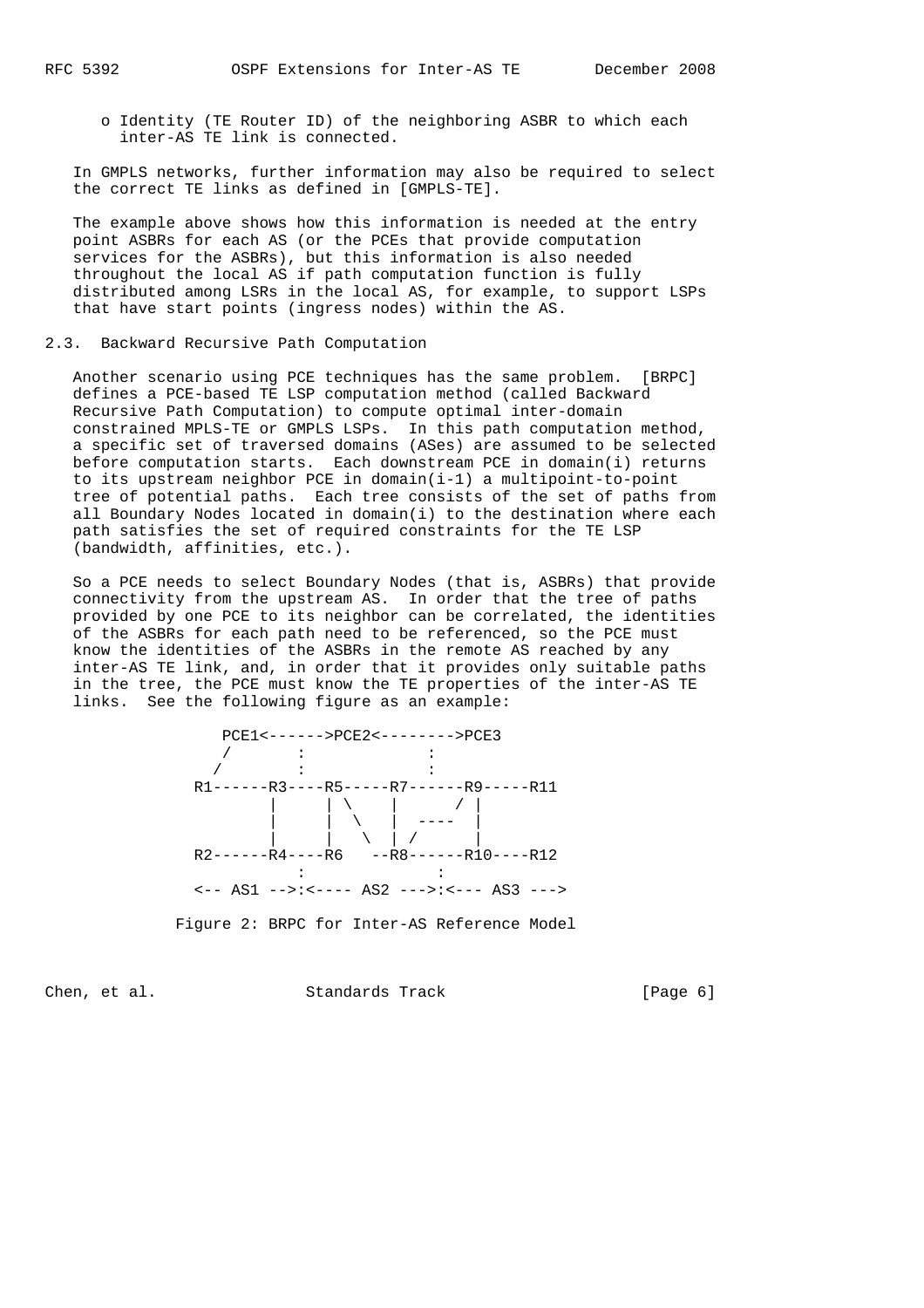The figure shows three ASes (AS1, AS2, and AS3), three PCEs (PCE1, PCE2, and PCE3), and twelve LSRs (R1 through R12). R3 and R4 are ASBRs in AS1. R5, R6, R7, and R8 are ASBRs in AS2. R9 and R10 are ASBRs in AS3. PCE1, PCE2, and PCE3 cooperate to perform inter-AS path computation and are responsible for path segment computation within their own domain(s).

 If an inter-AS TE LSP is planned to be established from R1 to R12, the traversed domains are assumed to be selected: AS1->AS2->AS3, and the PCE chain is: PCE1->PCE2->PCE3. First, the path computation request originated from the Path Computation Client (R1) is relayed by PCE1 and PCE2 along the PCE chain to PCE3, then PCE3 begins to compute the path segments from the entry boundary nodes that provide connection from AS2 to the destination (R12). But, to provide suitable path segments, PCE3 must determine which entry boundary nodes provide connectivity to its upstream neighbor AS (identified by its AS number), and must know the TE properties of the inter-AS TE links. In the same way, PCE2 also needs to determine the entry boundary nodes according to its upstream neighbor AS and the inter-AS TE link capabilities.

 Thus, to support Backward Recursive Path Computation the same information listed in Section 2.2 is required. The AS number of the neighboring AS to which each inter-AS TE link is connected is particularly important.

### 3. Extensions to OSPF

 Note that this document does not define mechanisms for distribution of TE information from one AS to another, does not distribute any form of TE reachability information for destinations outside the AS, does not change the PCE architecture or usage, does not suggest or recommend any form of TE aggregation, and does not feed private information between ASes. See Section 2.1.

 The extensions defined in this document allow an inter-AS TE link advertisement to be easily identified as such by the use of two new types of LSA, which are referred to as Inter-AS-TE-v2 LSA and Inter-AS-TE-v3 LSA. Three new sub-TLVs are added to the Link TLV to carry the information about the neighboring AS and the remote ASBR.

 While some of the TE information of an inter-AS TE link may be available within the AS from other protocols, in order to avoid any dependency on where such protocols are processed, this mechanism carries all the information needed for the required TE operations.

Chen, et al. Standards Track [Page 7]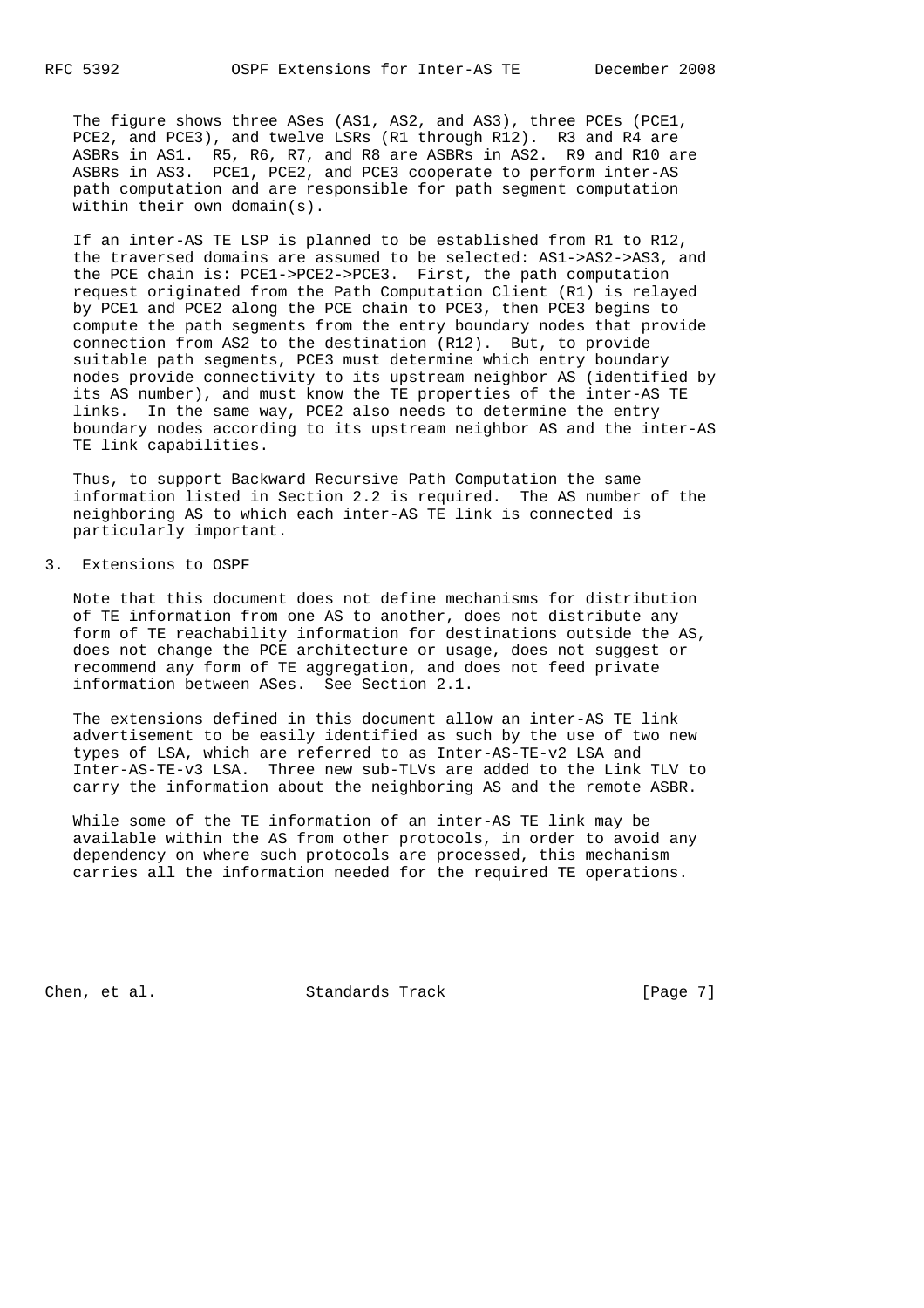#### 3.1. LSA Definitions

### 3.1.1. Inter-AS-TE-v2 LSA

 For the advertisement of OSPFv2 inter-AS TE links, a new Opaque LSA, the Inter-AS-TE-v2 LSA, is defined in this document. The Inter-AS-TE-v2 LSA has the same format as "Traffic Engineering LSA", which is defined in [OSPF-TE].

 The inter-AS TE link advertisement SHOULD be carried in a Type 10 Opaque LSA [RFC5250] if the flooding scope is to be limited to within the single IGP area to which the ASBR belongs, or MAY be carried in a Type 11 Opaque LSA [RFC5250] if the information is intended to reach all routers (including area border routers, ASBRs, and PCEs) in the AS. The choice between the use of a Type 10 (area-scoped) or Type 11 (AS-scoped) Opaque LSA is an AS-wide policy choice, and configuration control of it SHOULD be provided in ASBR implementations that support the advertisement of inter-AS TE links.

 The Link State ID of an Opaque LSA as defined in [RFC5250] is divided into two parts. One of them is the Opaque type (8-bit), the other is the Opaque ID (24-bit). The value for the Opaque type of Inter-AS-TE-v2 LSA is 6 and has been assigned by IANA (see Section 6.1). The Opaque ID of the Inter-AS-TE-v2 LSA is an arbitrary value used to uniquely identify Traffic Engineering LSAs. The Link State ID has no topological significance.

 The TLVs within the body of an Inter-AS-TE-v2 LSA have the same format as used in OSPF-TE. The payload of the TLVs consists of one or more nested Type/Length/Value triplets. New sub-TLVs specifically for inter-AS TE Link advertisement are described in Section 3.2.

3.1.2. Inter-AS-TE-v3 LSA

 In this document, a new LS type is defined for OSPFv3 inter-AS TE link advertisement. The new LS type function code is 13 (see Section 6.1).

 The format of an Inter-AS-TE-v3 LSA follows the standard definition of an OSPFv3 LSA as defined in [OSPFV3].

 The high-order three bits of the LS type field of the OSPFv3 LSA header encode generic properties of the LSA and are termed the U-bit, S2-bit, and S1-bit [OSPFV3]. The remainder of the LS type carries the LSA function code.

Chen, et al. Standards Track [Page 8]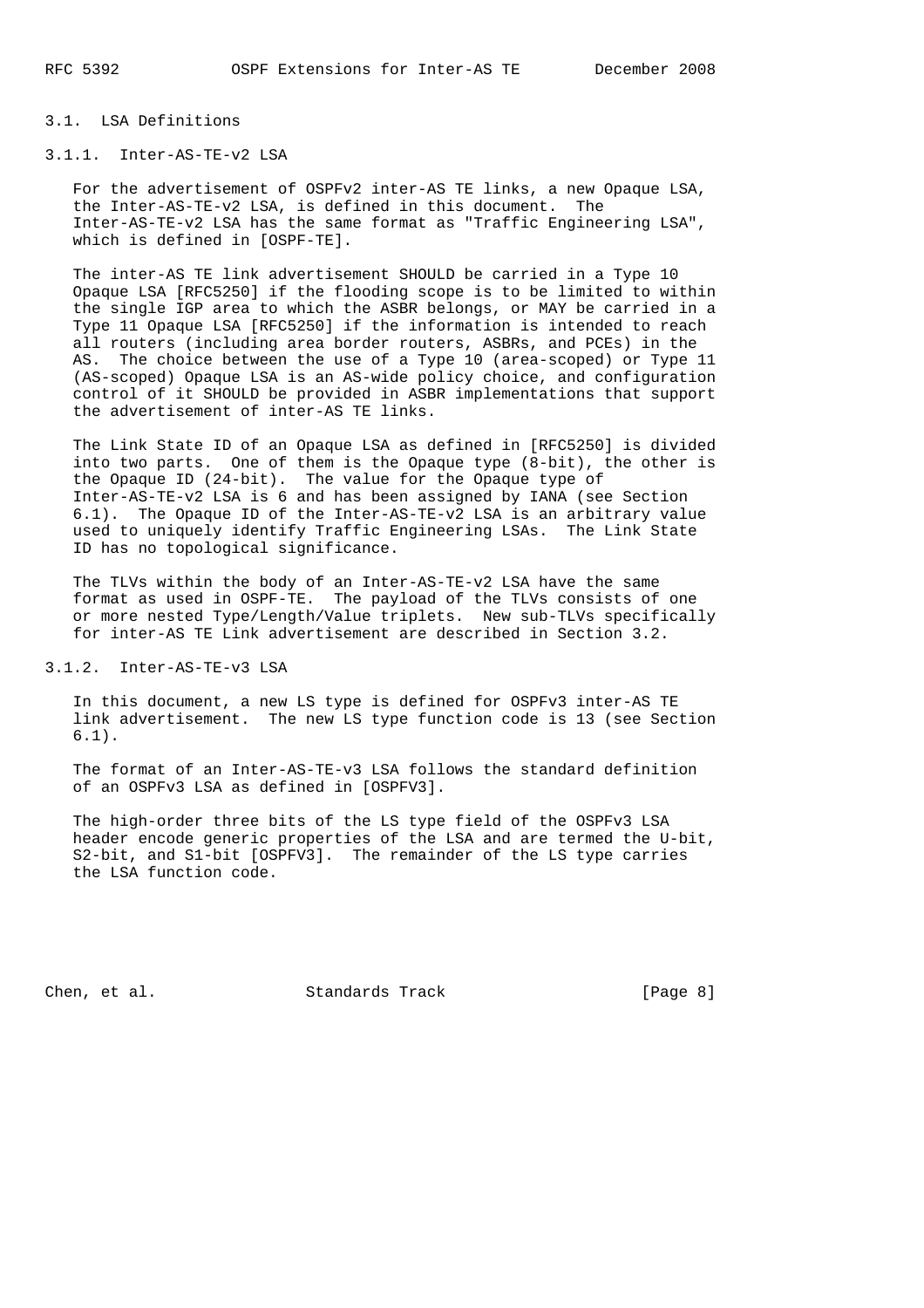For the Inter-AS-TE-v3-LSA, the bits are set as follows:

 The U-bit is always set to 1 to indicate that an OSPFv3 router MUST flood the LSA at its defined flooding scope even if it does not recognize the LS type.

 The S2 and S1 bits indicate the flooding scope of an LSA. For the Inter-AS-TE-v3-LSA, the S2 and S1 bits SHOULD be set to 01 to indicate that the flooding scope is to be limited to within the single IGP area to which the ASBR belongs, but MAY be set to 10 if the information should reach all routers (including area border routers, ASBRs, and PCEs) in the AS. The choice between the use of 01 or 10 is a network-wide policy choice, and configuration control SHOULD be provided in ASBR implementations that support the advertisement of inter-AS TE links.

 The Link State ID of the Inter-AS-TE-v3 LSA is an arbitrary value used to uniquely identify Traffic Engineering LSAs. The LSA ID has no topological significance.

 The TLVs with the body of an Inter-AS-TE-v3 LSA have the same format and semantics as defined above in [OSPF-V3-TE]. New sub-TLVs specifically for inter-AS TE Link advertisement are described in Section 3.2.

# 3.2. LSA Payload

 Both the Inter-AS-TE-v2 LSA and Inter-AS-TE-v3 LSA contain one top level TLV:

2 - Link TLV

 For the Inter-AS-TE-v2 LSA, this TLV is defined in [OSPF-TE], and for the Inter-AS-TE-v3 LSA, this TLV is defined in [OSPF-V3-TE]. The sub-TLVs carried in this TLV are described in the following sections.

3.2.1. Link TLV

 The Link TLV describes a single link and consists a set of sub-TLVs. The sub-TLVs for inclusion in the Link TLV of the Inter-AS-TE-v2 LSA and Inter-AS-TE-v3 LSA are defined, respectively, in [OSPF-TE] and [OSPF-V3-TE], and the list of sub-TLVs may be extended by other documents. However, this document defines one exception as follows.

Chen, et al. Standards Track [Page 9]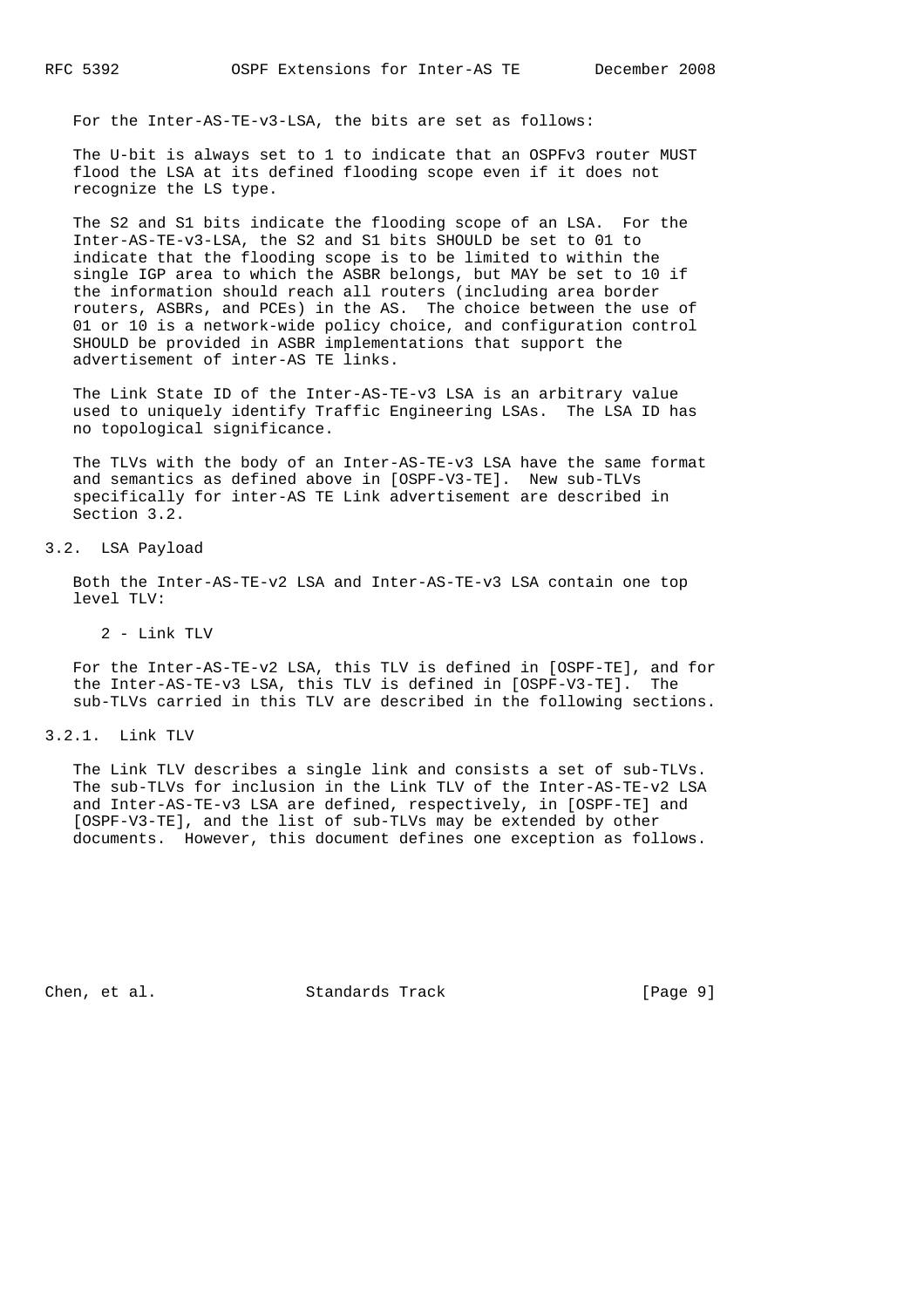The Link ID sub-TLV [OSPF-TE] MUST NOT be used in the Link TLV of an Inter-AS-TE-v2 LSA, and the Neighbor ID sub-TLV [OSPF-V3-TE] MUST NOT be used in the Link TLV of an Inter-AS-TE-v3 LSA. Given that OSPF is an IGP and should only be utilized between routers in the same routing domain, the OSPF specific Link ID and Neighbor ID sub-TLVs are not applicable to inter-AS links.

 Instead, the remote ASBR is identified by the inclusion of the following new sub-TLVs defined in this document and described in the subsequent sections.

21 - Remote AS Number sub-TLV

22 - IPv4 Remote ASBR ID sub-TLV

23 - IPv6 Remote ASBR ID sub-TLV

 The Remote-AS-Number sub-TLV MUST be included in the Link TLV of both the Inter-AS-TE-v2 LSA and Inter-AS-TE-v3 LSA. At least one of the IPv4-Remote-ASBR-ID sub-TLV and the IPv6-Remote-ASBR-ID sub-TLV SHOULD be included in the Link TLV of the Inter-AS-TE-v2 LSA and Inter-AS-TE-v3 LSA. Note that it is possible to include the IPv6-Remote-ASBR-ID sub-TLV in the Link TLV of the Inter-AS-TE-v2 LSA, and to include the IPv4-Remote-ASBR-ID sub-TLV in the Link TLV of the Inter-AS-TE-v3 LSA because the sub-TLVs refer to ASBRs that are in a different addressing scope (that is, a different AS) from that where the OSPF LSA is used.

3.3. Sub-TLV Detail

3.3.1. Remote AS Number Sub-TLV

 A new sub-TLV, the Remote AS Number sub-TLV is defined for inclusion in the Link TLV when advertising inter-AS links. The Remote AS Number sub-TLV specifies the AS number of the neighboring AS to which the advertised link connects. The Remote AS Number sub-TLV is REQUIRED in a Link TLV that advertises an inter-AS TE link.

 The Remote AS Number sub-TLV is TLV type 21 (see Section 6.2), and is four octets in length. The format is as follows:

0  $1$  2 3 0 1 2 3 4 5 6 7 8 9 0 1 2 3 4 5 6 7 8 9 0 1 2 3 4 5 6 7 8 9 0 1 +-+-+-+-+-+-+-+-+-+-+-+-+-+-+-+-+-+-+-+-+-+-+-+-+-+-+-+-+-+-+-+-+ | Type | Length | +-+-+-+-+-+-+-+-+-+-+-+-+-+-+-+-+-+-+-+-+-+-+-+-+-+-+-+-+-+-+-+-+ Remote AS Number +-+-+-+-+-+-+-+-+-+-+-+-+-+-+-+-+-+-+-+-+-+-+-+-+-+-+-+-+-+-+-+-+

Chen, et al. Standards Track [Page 10]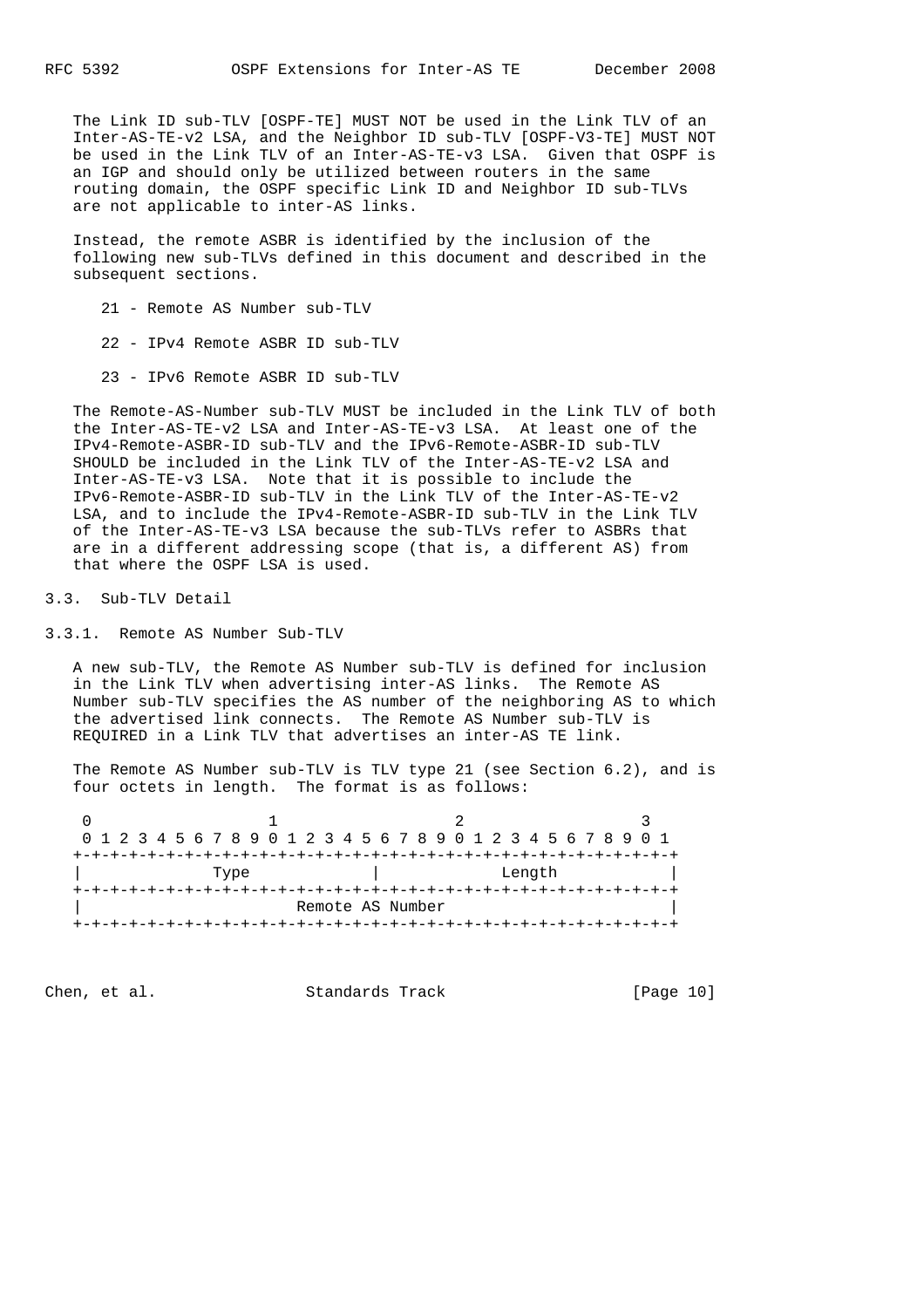The Remote AS Number field has 4 octets. When only two octets are used for the AS number, as in current deployments, the left (high order) two octets MUST be set to zero.

### 3.3.2. IPv4 Remote ASBR ID Sub-TLV

 A new sub-TLV, which is referred to as the IPv4 Remote ASBR ID sub- TLV, can be included in the Link TLV when advertising inter-AS links. The IPv4 Remote ASBR ID sub-TLV specifies the IPv4 identifier of the remote ASBR to which the advertised inter-AS link connects. This could be any stable and routable IPv4 address of the remote ASBR. Use of the TE Router Address TE Router ID as specified in the Router Address TLV [OSPF-TE] is RECOMMENDED.

 The IPv4 Remote ASBR ID sub-TLV is TLV type 22 (see Section 6.2), and is four octets in length. Its format is as follows:

| 0 1 2 3 4 5 6 7 8 9 0 1 2 3 4 5 6 7 8 9 0 1 2 3 4 5 6 7 8 9 0 1 |  |  |  |  |  |  |  |  |        |                |  |  |  |  |  |  |  |  |  |  |  |  |  |  |  |  |  |
|-----------------------------------------------------------------|--|--|--|--|--|--|--|--|--------|----------------|--|--|--|--|--|--|--|--|--|--|--|--|--|--|--|--|--|
|                                                                 |  |  |  |  |  |  |  |  |        |                |  |  |  |  |  |  |  |  |  |  |  |  |  |  |  |  |  |
| Type                                                            |  |  |  |  |  |  |  |  | Length |                |  |  |  |  |  |  |  |  |  |  |  |  |  |  |  |  |  |
|                                                                 |  |  |  |  |  |  |  |  |        |                |  |  |  |  |  |  |  |  |  |  |  |  |  |  |  |  |  |
|                                                                 |  |  |  |  |  |  |  |  |        | Remote ASBR ID |  |  |  |  |  |  |  |  |  |  |  |  |  |  |  |  |  |
|                                                                 |  |  |  |  |  |  |  |  |        |                |  |  |  |  |  |  |  |  |  |  |  |  |  |  |  |  |  |

 In OSPFv2 advertisements, the IPv4 Remote ASBR ID sub-TLV MUST be included if the neighboring ASBR has an IPv4 address. If the neighboring ASBR does not have an IPv4 address (not even an IPv4 TE Router ID), the IPv6 Remote ASBR ID sub-TLV MUST be included instead. An IPv4 Remote ASBR ID sub-TLV and IPv6 Remote ASBR ID sub-TLV MAY both be present in a Link TLV in OSPFv2 or OSPFv3.

3.3.3. IPv6 Remote ASBR ID Sub-TLV

 A new sub-TLV, which is referred to as the IPv6 Remote ASBR ID sub- TLV, can be included in the Link TLV when advertising inter-AS links. The IPv6 Remote ASBR ID sub-TLV specifies the identifier of the remote ASBR to which the advertised inter-AS link connects. This could be any stable, routable, and global IPv6 address of the remote ASBR. Use of the TE Router IPv6 Address IPv6 TE Router ID as specified in the IPv6 Router Address, which is specified in the IPv6 Router Address TLV [OSPF-V3-TE], is RECOMMENDED.

 The IPv6 Remote ASBR ID sub-TLV is TLV type 24 (see Section 6.2), and is sixteen octets in length. Its format is as follows:

Chen, et al. Standards Track [Page 11]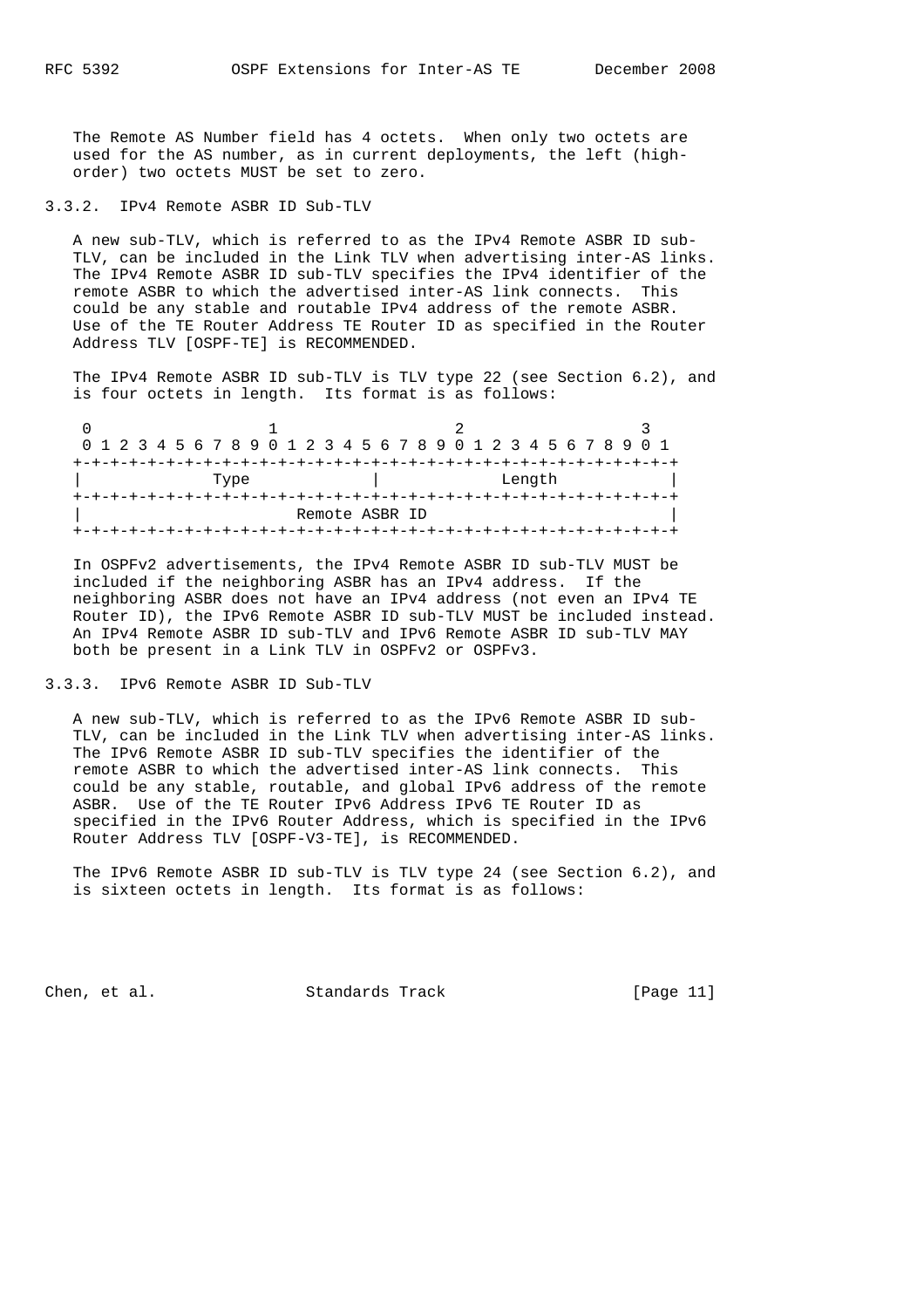| 0 1 2 3 4 5 6 7 8 9 0 1 2 3 4 5 6 7 8 9 0 1 2 3 4 5 6 7 8 9 |                                            |                                                 |  |
|-------------------------------------------------------------|--------------------------------------------|-------------------------------------------------|--|
| Type                                                        |                                            | Length                                          |  |
| +-+-+-+-+-+                                                 | Remote ASBR ID<br>-+-+-+-+-+-+-+-+-+-+-+-+ |                                                 |  |
|                                                             |                                            | Remote ASBR ID (continued)<br>-+-+-+-+-+-+-+-+- |  |
|                                                             |                                            | Remote ASBR ID (continued)                      |  |
|                                                             | +-+-+-+-+                                  | Remote ASBR ID (continued)                      |  |

 In OSPFv3 advertisements, the IPv6 Remote ASBR ID sub-TLV MUST be included if the neighboring ASBR has an IPv6 address. If the neighboring ASBR does not have an IPv6 address, the IPv4 Remote ASBR ID sub-TLV MUST be included instead. An IPv4 Remote ASBR ID sub-TLV and IPv6 Remote ASBR ID sub-TLV MAY both be present in a Link TLV in OSPFv2 or OSPFv3.

4. Procedure for Inter-AS TE Links

 When TE is enabled on an inter-AS link and the link is up, the ASBR SHOULD advertise this link using the normal procedures for OSPF-TE [OSPF-TE]. When either the link is down or TE is disabled on the link, the ASBR SHOULD withdraw the advertisement. When there are changes to the TE parameters for the link (for example, when the available bandwidth changes), the ASBR SHOULD re-advertise the link, but the ASBR MUST take precautions against excessive re advertisements as described in [OSPF-TE].

 Hellos MUST NOT be exchanged over the inter-AS link, and consequently, an OSPF adjacency MUST NOT be formed.

 The information advertised comes from the ASBR's knowledge of the TE capabilities of the link, the ASBR's knowledge of the current status and usage of the link, and configuration at the ASBR of the remote AS number and remote ASBR TE Router ID.

 Legacy routers receiving an advertisement for an inter-AS TE link are able to ignore it because the Link Type carries an unknown value. They will continue to flood the LSA, but will not attempt to use the information received as if the link were an intra-AS TE link.

 In the current operation of TE OSPF, the LSRs at each end of a TE link emit LSAs describing the link. The databases in the LSRs then have two entries (one locally generated, the other from the peer)

Chen, et al. Standards Track [Page 12]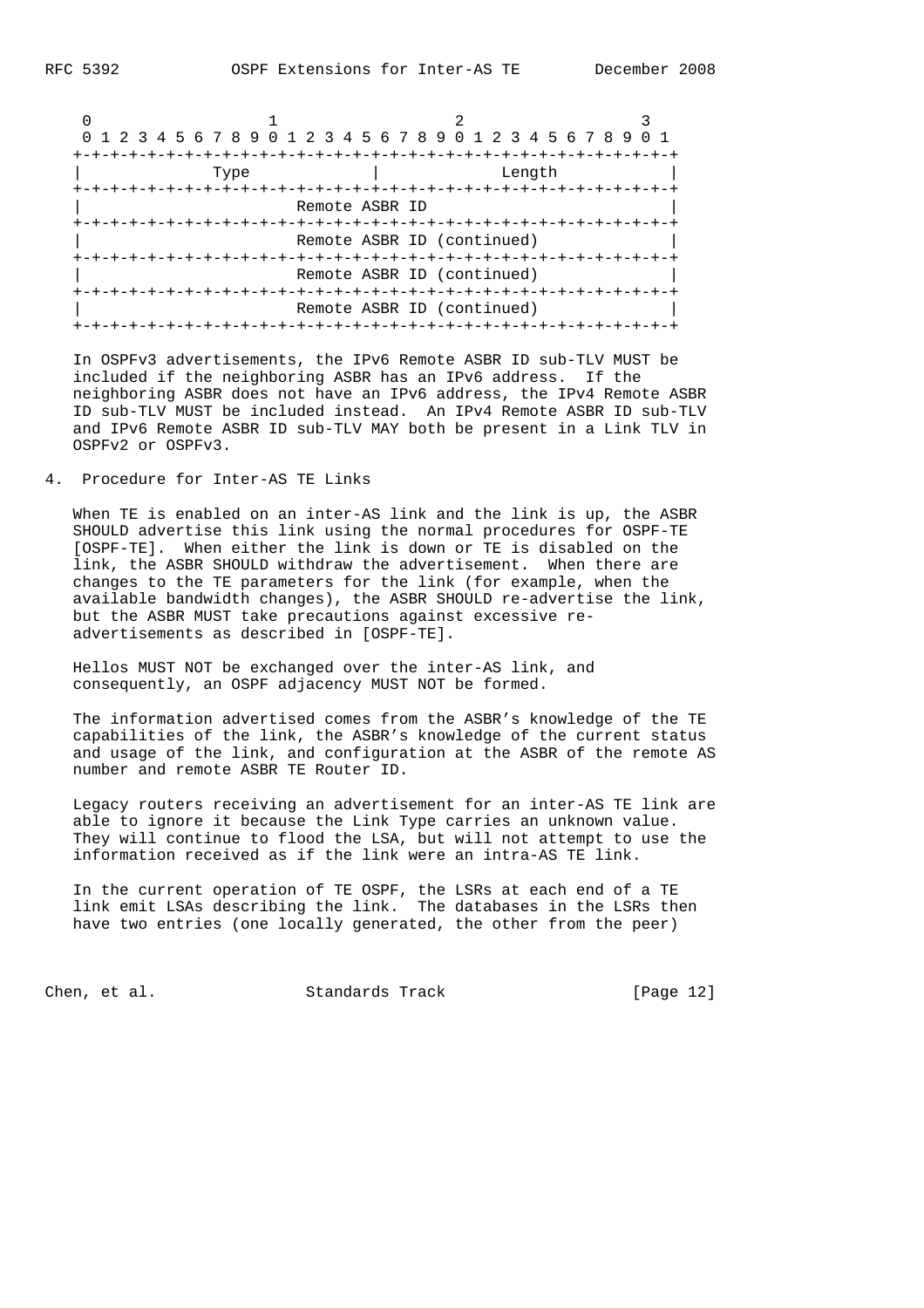that describe the different 'directions' of the link. This enables Constrained Shortest Path First (CSPF) to do a two-way check on the link when performing path computation and eliminate it from consideration unless both directions of the link satisfy the required constraints.

 In the case we are considering here (i.e., of a TE link to another AS), there is, by definition, no IGP peering and hence no bidirectional TE link information. In order for the CSPF route computation entity to include the link as a candidate path, we have to find a way to get LSAs describing its (bidirectional) TE properties into the TE database.

 This is achieved by the ASBR advertising, internally to its AS, information about both directions of the TE link to the next AS. The ASBR will normally generate an LSA describing its own side of a link; here we have it 'proxy' for the ASBR at the edge of the other AS and generate an additional LSA that describes that device's 'view' of the link.

 Only some essential TE information for the link needs to be advertised; i.e., the Link Type, the Remote AS number, and the Remote ASBR ID. Routers or PCEs that are capable of processing advertisements of inter-AS TE links SHOULD NOT use such links to compute paths that exit an AS to a remote ASBR and then immediately re-enter the AS through another TE link. Such paths would constitute extremely rare occurrences and SHOULD NOT be allowed except as the result of specific policy configurations at the router or PCE computing the path.

4.1. Origin of Proxied TE Information

 Section 4 describes how an ASBR advertises TE link information as a proxy for its neighbor ASBR, but does not describe where this information comes from.

 Although the source of this information is outside the scope of this document, it is possible that it will be a configuration requirement at the ASBR, as are other, local, properties of the TE link. Further, where BGP is used to exchange IP routing information between the ASBRs, a certain amount of additional local configuration about the link and the remote ASBR is likely to be available.

 We note further that it is possible, and may be operationally advantageous, to obtain some of the required configuration information from BGP. Whether and how to utilize these possibilities is an implementation matter.

Chen, et al. Standards Track [Page 13]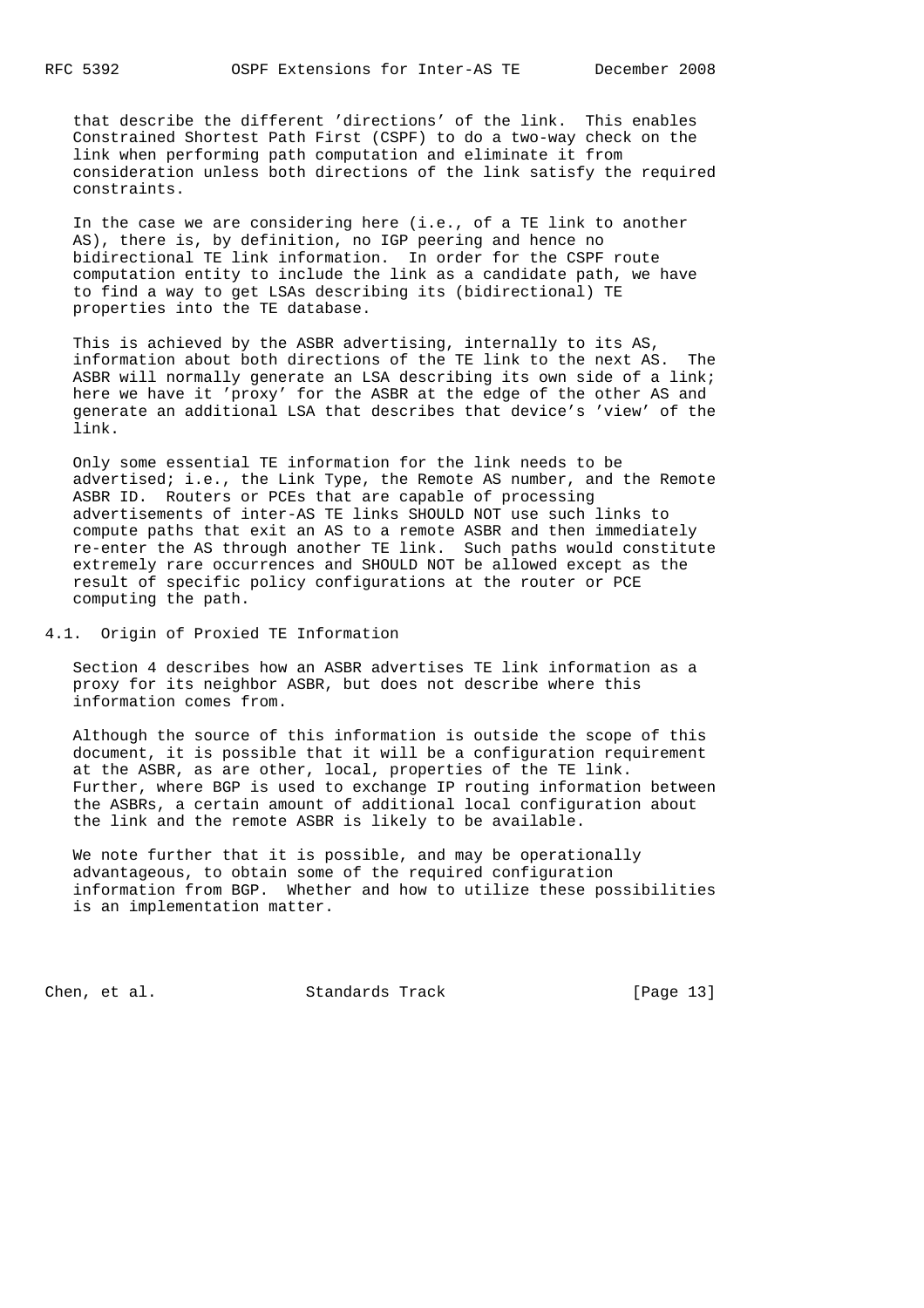### 5. Security Considerations

 The protocol extensions defined in this document are relatively minor and can be secured within the AS in which they are used by the existing OSPF security mechanisms.

 There is no exchange of information between ASes, and no change to the OSPF security relationship between the ASes. In particular, since no OSPF adjacency is formed on the inter-AS links, there is no requirement for OSPF security between the ASes.

 Some of the information included in these new advertisements (e.g., the remote AS number and the remote ASBR ID) is obtained manually from a neighboring administration as part of commercial relationship. The source and content of this information should be carefully checked before it is entered as configuration information at the ASBR responsible for advertising the inter-AS TE links.

 It is worth noting that, in the scenario we are considering, a Border Gateway Protocol (BGP) peering may exist between the two ASBRs, and this could be used to detect inconsistencies in configuration (e.g., the administration that originally supplied the information may be lying, or some manual misconfigurations or mistakes are made by the operators). For example, if a different remote AS number is received in a BGP OPEN [BGP] from that locally configured into OSPF-TE, as we describe here, then local policy SHOULD be applied to determine whether to alert the operator to a potential misconfiguration or to suppress the OSPF advertisement of the inter-AS TE link. Note, further, that if BGP is used to exchange TE information as described in Section 4.1, the inter-AS BGP session SHOULD be secured using mechanisms as described in [BGP] to provide authentication and integrity checks.

6. IANA Considerations

 IANA has made the following allocations from registries under its control.

6.1. Inter-AS TE OSPF LSA

6.1.1. Inter-AS-TE-v2 LSA

IANA has assigned a new Opaque LSA type (6) to Inter-AS-TE-v2 LSA.

6.1.2. Inter-AS-TE-v3 LSA

 IANA has assigned a new OSPFv3 LSA type function code (13) to Inter- AS-TE-v3 LSA.

Chen, et al. Standards Track [Page 14]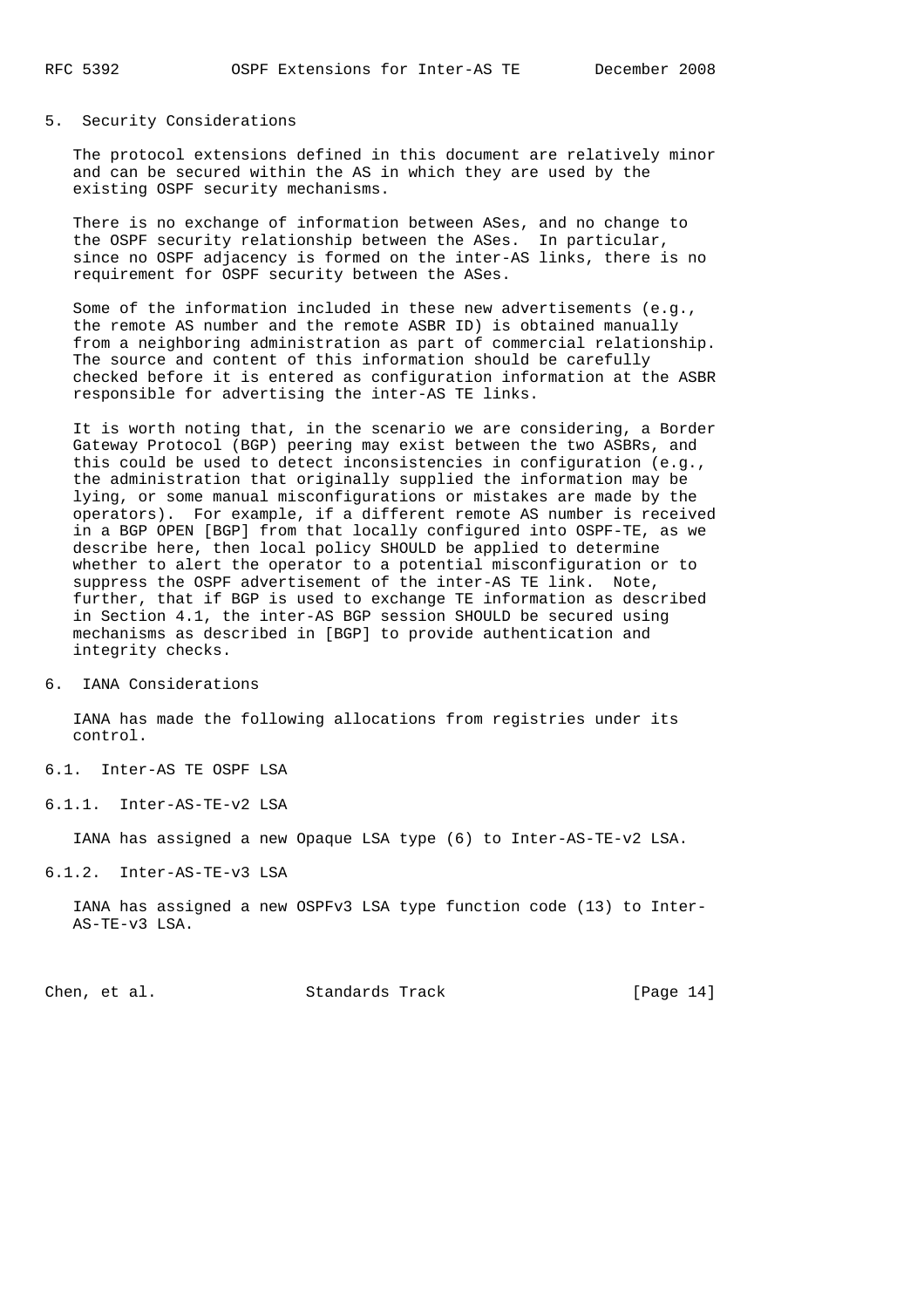6.2. OSPF LSA Sub-TLVs Type

 IANA maintains the "Open Shortest Path First (OSPF) Traffic Engineering TLVs" registry with sub-registry "Types for sub-TLVs in a TE Link TLV". IANA has assigned three new sub-TLVs as follows (see Section 3.3 for details):

- Value Meaning
- 21 Remote AS Number sub-TLV
- 22 IPv4 Remote ASBR ID sub-TLV
- 24 IPv6 Remote ASBR ID sub-TLV
- 7. Acknowledgments

 The authors would like to thank Adrian Farrel, Acee Lindem, JP Vasseur, Dean Cheng, and Jean-Louis Le Roux for their review and comments to this document.

- 8. References
- 8.1. Normative References

| [GMPLS-TE]     | Kompella, K., Ed., and Y. Rekhter, Ed., "OSPF<br>Extensions in Support of Generalized Multi-Protocol<br>Label Switching (GMPLS)", RFC 4203, October 2005. |
|----------------|-----------------------------------------------------------------------------------------------------------------------------------------------------------|
| [OSPF]         | Moy, J., "OSPF Version 2", STD 54, RFC 2328, April<br>1998.                                                                                               |
| $[OSPF-TE]$    | Katz, D., Kompella, K., and D. Yeung, "Traffic<br>Engineering (TE) Extensions to OSPF Version 2", RFC<br>3630, September 2003.                            |
| $[OSPF-V3-TE]$ | Ishiquro, K., Manral, V., Davey, A., and A. Lindem,<br>Ed., "Traffic Engineering Extensions to OSPF<br>Version 3", RFC 5329, September 2008.              |
| [OSPFV3]       | Coltun, R., Ferguson, D., Moy, J., and A. Lindem,<br>"OSPF for IPv6", RFC 5340, July 2008.                                                                |
| [RFC2119]      | Bradner, S., "Key words for use in RFCs to Indicate<br>Requirement Levels", BCP 14, RFC 2119, March 1997.                                                 |

Chen, et al. Standards Track [Page 15]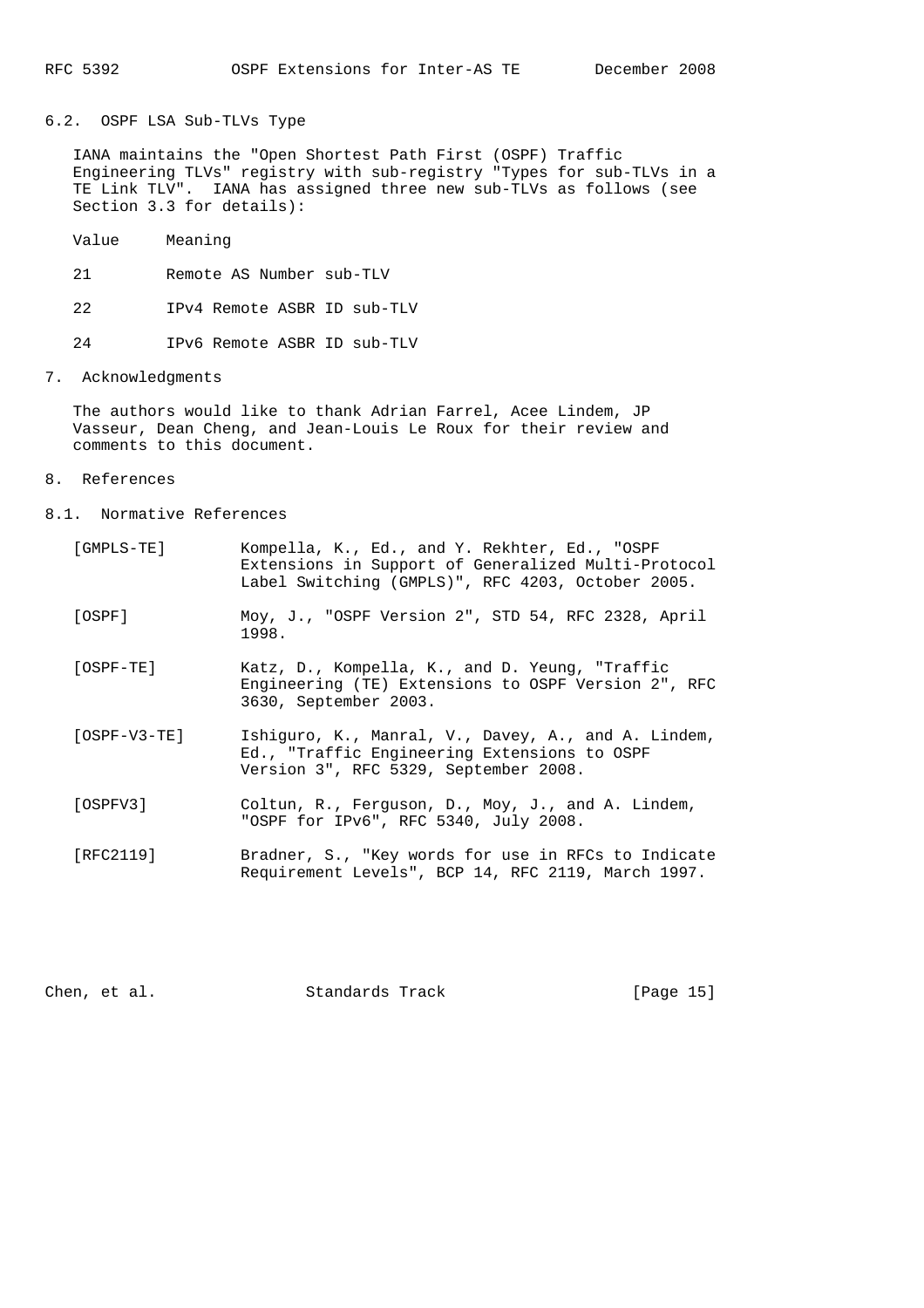- [RFC3209] Awduche, D., Berger, L., Gan, D., Li, T., Srinivasan, V., and G. Swallow, "RSVP-TE: Extensions to RSVP for LSP Tunnels", RFC 3209, December 2001.
- [RFC5250] Berger, L., Bryskin, I., Zinin, A., and R. Coltun, "The OSPF Opaque LSA Option", RFC 5250, July 2008.

### 8.2. Informative References

- [BGP] Rekhter, Y., Ed., Li, T., Ed., and S. Hares, Ed., "A Border Gateway Protocol 4 (BGP-4)", RFC 4271, January 2006.
- [BRPC] Vasseur, JP., Ed., Zhang, R., Bitar, N., and JL. Le Roux, "A Backward Recursive PCE-Based Computation (BRPC) Procedure to Compute Shortest Inter-Domain Traffic Engineering Label Switched Paths", Work in Progress, April 2008.
- [INTER-AS-TE-REQ] Zhang, R., Ed., and J.-P. Vasseur, Ed., "MPLS Inter-Autonomous System (AS) Traffic Engineering (TE) Requirements", RFC 4216, November 2005.
- [L1VPN-OSPF-AD] Bryskin, I. and L. Berger, "OSPF-Based Layer 1 VPN Auto-Discovery", RFC 5252, July 2008.
- [PCE] Farrel, A., Vasseur, J.-P., and J. Ash, "A Path Computation Element (PCE)-Based Architecture", RFC 4655, August 2006.
- [PD-PATH] Vasseur, JP., Ed., Ayyangar, A., Ed., and R. Zhang, "A Per-Domain Path Computation Method for Establishing Inter-Domain Traffic Engineering (TE) Label Switched Paths (LSPs)", RFC 5152, February 2008.

Chen, et al. Standards Track [Page 16]